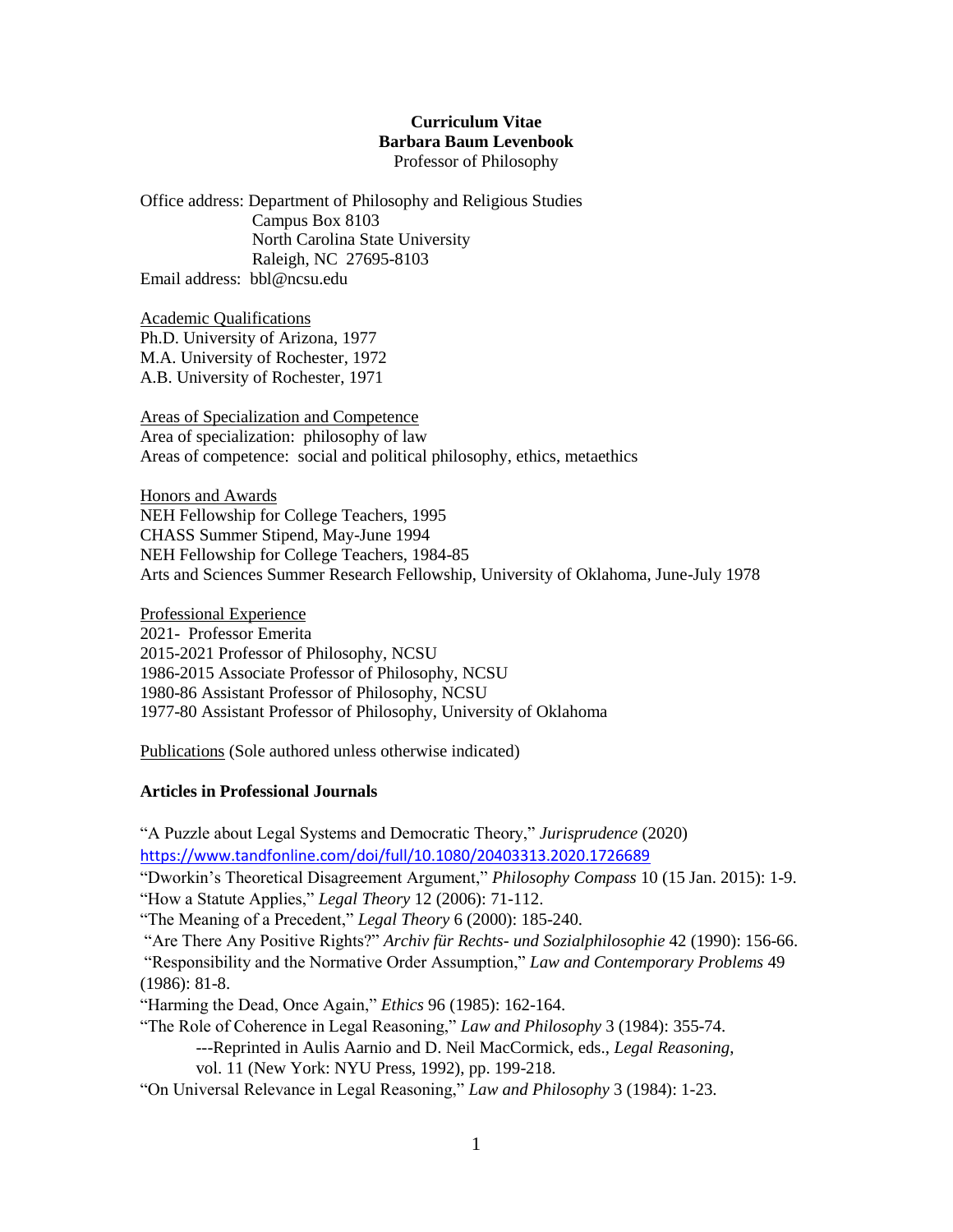"Harming Someone After His Death," *Ethics* 94 (1984): 407-419. "Discretion and Dispositive Concepts," *Canadian Journal of Philosophy* 11 (1981): 613-31. "Prohibiting Attempts and Preparations," *UMKC Law Review* 49 (1980): 41-63. "D-Theories, Discretion and the Justification of Adjudication," *Social Theory and Practice 5*  (1980): 331-45. "That Makes It Worse," *The Monist* 63 (1980): 94-111. "On Preferential Admission," *Journal of Value Inquiry* 14 (1980): 255-73. With T. R. Girill: "The Parti-Resultantness of Requirement: An Explanation That Failed,"

*Philosophical Studies* 37 (1980): 17-40.

### **Contributions to Books and Encyclopedias**

"Commentary on Canale" (title subject to editor's change) in Michael Green, Luka Burazin and Giorgia Pino, eds., *Jurisprudence in the Mirror: The Civil Law World Meets the Common Law World* (Oxford University Press, forthcoming)

"The Relevance of Literary Interpretation," in Thomas Bustamante and Margaret Martin, eds. *New Essays on the Fish-Dworkin Debate* (Hart Publishing, forthcoming)

- "Supplanting Defeasible Rules," in Sebastian Lewis, Timothy Endicott, and Hafsteinn Kristjansson, eds..*Philosophical Foundations of Precedent* (Oxford University Press, forthcoming)
- "The Law of the Street," in Mark McBride and James Penner, eds., *New Essays on the Nature of Legal Reasoning* (Hart, 2022): 23-44.
- "Mark Greenberg on Legal Positivism," in Torben Spaak and Patricia Mindus (eds) *The Cambridge Companion to Legal Positivism* (Cambridge University Press, 2020) pp. 742- 763.
- "A Puzzle About Legal Systems and Democratic Theory," in Thomas Bustamante, Katya Kozicki, et al., eds., *Equality, Practical Reason, and the Rule of Law*, Institutional Publication of the Programas de Pós-Graduação em Direito of the Federal University of Minas Gerais and the Federal University of Paraná, Brazil (forthcoming)
- "Postema's Account of Integrity" in Thomas Bustamante and Thiago Lopes Decat (eds), *Philosophy of Law as an Integral Part of Philosophy: Essays on the Jurisprudence of Gerald J. Postema* (Hart, 2020, forthcoming) pp. 47-79.
- **"**Does Dignity Help in Thinking about Paternalism?" in Salman Khurshid, Veronica Rodriguez-Blanco, and Lokendra Malik, eds., *Dignity in the Legal and Political Philosophy of Ronald Dworkin (*Oxford University Press, 2018) Ch. 9, pp. 221-244.
- "Soames, Legislative Intent, and the Meaning of a Statute," in Graham Hubbs and Douglas Lind, eds., *Pragmatism, Law, and Language*, Routledge Studies in Contemporary Philosophy (Routledge, 2014) vol. 11, pp. 40-55.
- "How to Hold the Social Fact Thesis a Reply to Greenberg and Toh," in Leslie Green and Brian Leiter, eds., *Oxford Studies in Philosophy of Law* (Oxford University Press, 2013) vol. 2, pp. 75-102.
- "Welfare and Harm After Death," in James Taylor, ed., *The Metaphysics and Ethics of Death: New Essays* (Oxford University Press, 2013), pp. 188-209.
- "The Retroactivity Problem," in *Time and Identity* (Topics in Contemporary Philosophy, vol. 6), ed. O'Rourke, Campbell and Silverstein (Cambridge: MIT Press, 2010), pp. 297-308.
- "Disposition of Remains," in *Philosophy of Law: An Encyclopedia*, ed. Christopher Gray, vol. 1 (New York: Garland Publishing, 1999), pp. 216-19.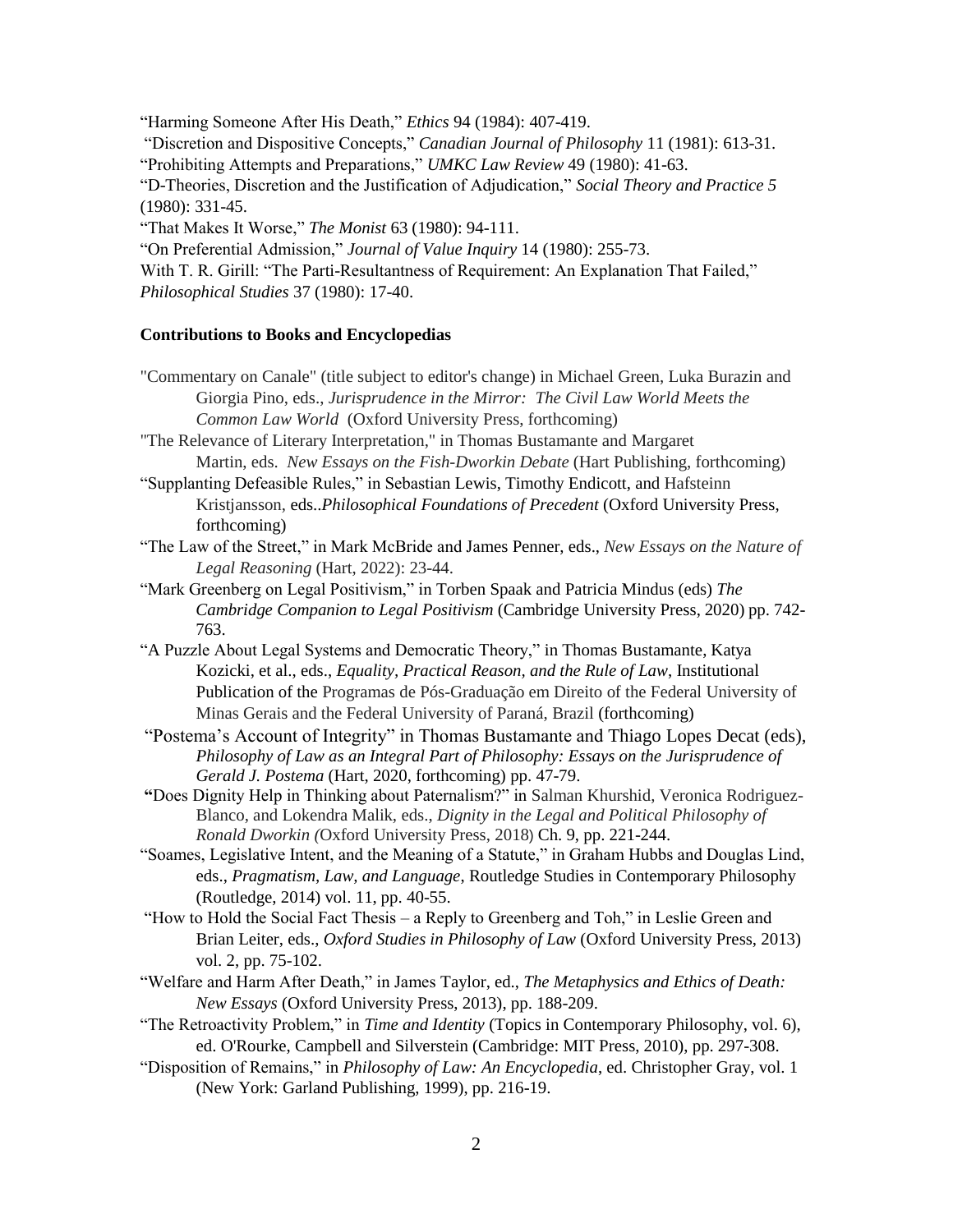- With Joel Feinberg: "Abortion," in Tom Regan, ed., *Matters of Life and Death*, 3rd edition (New York: McGraw-Hill, 1993), pp. 195-234.
- "Is There A Problem of Justification? A Reply To Fishkin," in J. Roland Pennock and John W. Chapman, eds., *Justification in Ethics, Law & Politics: Nomos XXVIII* (New York: NYU Press, 1985), pp. 232-40.
- "Examining Legal Restrictions On The Retarded," in Loretta Kopelman and John C. Moskop, eds., *Ethics and Mental Retardation* (Dordrecht, Holland, 1984), pp. 209-21.

#### **Reviews and Other Scholarly Writings**

- "One Less Reason to Believe There is a Moral Duty to Obey the Law," Review of Hasan Dindjer, "The New Legal Anti-Positivism," Legal Theory 26 (September 2020): 181-213.Jotwell. Jurisprudence section. https://jotwell.com/page/10/. September 14, 2021
- "Greenberg Got It Wrong: What Legal Practice Does and Does Not Reveal About Legal Content," Review of Dale Smith, "The Practice-Based Objection to the `Standard Picture' of How Law Works," 10 Jurisprudence 502 (2019). Jotwell. Jurisprudence section. https://jotwell.com/page/5/. August 4, 2020
- "Reasons to Comply with the Law," Review of Noam Gur, Legal Directives and Practical Reason (2019). Jotwell, Jurisprudence section. http://juris.jotwell.com/2019 August 12, 2019.
- "Does Belief Beyond a Reasonable Doubt Require Unanimity?" Review of Youngjae Lee, "Reasonable Doubt and Disagreement," Legal Theory 23 (December 2017): 203- 257. Jotwell, Jurisprudence section. <http://juris.jotwell.com/2018>September 5, 2018
- "The Ends of Jurisprudence: A Guide to the Perplexed," review of David Plunkett and Scott Shapiro, `Law, Morality, and Everything Else: General Jurisprudence as a Branch of Metanormative Inquiry,' Ethics vol. 128 (2017)," Jotwell, Jurisprudence section. http://juris.jotwell.com/ September 8, 2017
- "Taking Interpretive Statutes Seriously," review of William Baude and Stephen E. Sachs, `Law of Interpretation,' 130 Harvard Law Review 1079 (2017)," Jotwell, Jurisprudence section. http://juris.jotwell.com/ August 5, 2016
- Review of Alon Harel, Why Law Matters, Notre Dame Philosophical Reviews https://ndpr.nd.edu/news/61517-why-law-matters/ October 7, 2015.
- "Moral Argument in Legal Disputes: Why So Many Are Mistaken," review of David Plunkett and Tim Sundell, "Antipositivist Arguments from Legal Thought and Talk," in Graham Hubbs and Douglas Lind, eds., Pragmatism, Law and Language (Routledge, 2014), pp. 56-75. Jotwell, Jurisprudence section. http://juris.jotwell.com/ July 21, 2015
- "Meaning, Intention, and Mental States," review of Lawrence B. Solum, "Artificial Meaning," Washington Law Review 69 (2014): 69-86 in Jotwell, Jurisprudence section. http://juris.jotwell.com/ July 29, 2014.
- "Mistake of Fact, Moral Justification, and Justificatory Defenses in Law," review of Re'em Segev, "Justification Under Uncertainty," Law and Philosophy 31 (September 2012): 523-63, in Jotwell, Jurisprudence section. http://juris.jotwell.com/ August 6, 2013.
- "Attempts as Attacks," *Criminal Justice Ethics* 18 (1999): 52-60. (invited review)
- "Gender and the Justification of Precedent," APA **[**American Philosophical Association] Newsletter, joint issue for Philosophy and Law and Feminism and Philosophy, 94, no. 2 (Spring 1995): 69-72.
- Book Review of Ferdinand Schoeman, Privacy and Social Freedom, *Ethics*, 105, no. 2 (January 1995): 421-22. (invited)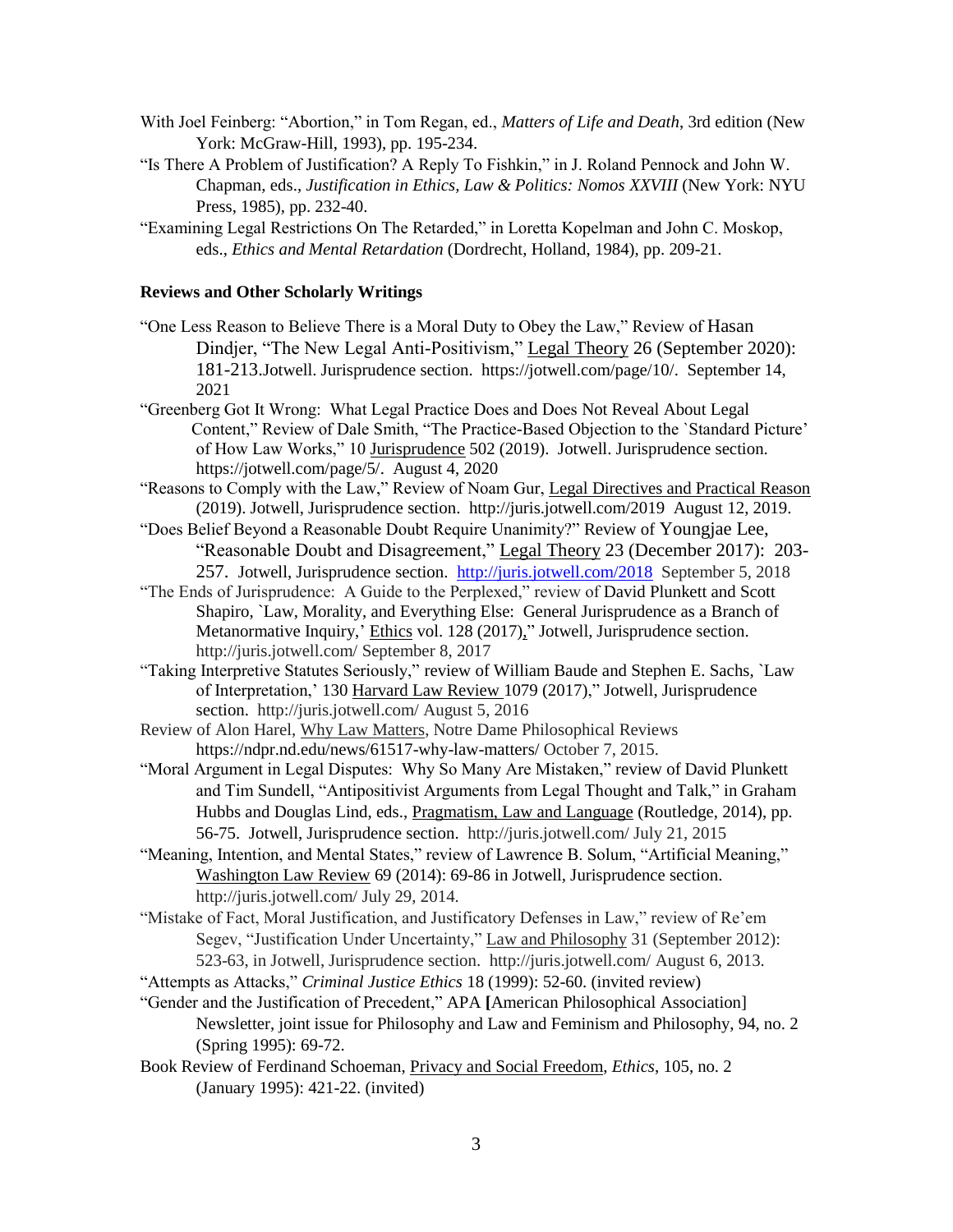"Defender of the Realm: Thomson on Rights," *Law and Philosophy* 11 (1992): 449-55. (invited review)

"The Sustained Dworkin," *University of Chicago Law Review* 53 (1986): 1108-26. (Review essay)

"Criminal Harm" (Bibliographic essay), *Criminal Justice Ethics* 1 (1982): 48-53.

Bibliographic essay, "Privacy," APA Newsletter on Philosophy and Law 14 (1982): 1-3. Book review of Schuchman, Problems of Knowledge in Legal Scholarship, *Canadian* 

*Philosophical Reviews* 1 (1981): 221-24.

Bibliographic essay, "Law and Anthropology," APA Newsletter on Philosophy and Law, 1979.

### **Scholarly Presentations**

"The Law of the Street," presented to the University of Durham Centre for Law and Philosophy as inaugural guest lecture, December 3, 2020.

"A Puzzle about Legal Systems and Democratic Theory," presented at the Democratic Authority workshop of the XXIX World Congress of the International Association for Philosophy of Law and Social Philosophy, Lucerne, Switzerland July 8, 2019

"The Failure of Dignity," presented at the Metaphysics, Morality, and Interpretation in Dworkin's Justice for Hedgehogs workshop of the XXIX World Congress of the International Association for Philosophy of Law and Social Philosophy, Lucerne, Switzerland July 12, 2019

"Prolegamena to Any Future Theory of Legal Content,' presented at the Workshop on Legal Content, Legal Theory Festival, the University of Edinburgh Law School May 28, 2019.

"Mark Greenberg's Critique of Legal Positivism," presentation in Higher Seminar Series in Philosophy of Law, Uppsala University, Uppsala, Sweden, March 8, 2018

"A Puzzle about Legal Systems and Democratic Theory," presented to Philosophical Society, Uppsala University, Uppsala, Sweden, March 7, 2018

"A Puzzle about Legal Systems and Democratic Theory," plenary paper presented to III International Conference of Constitutional Law and Political Philosophy, Federal University of Paraná, Curitiba, Brazil, October 25, 2017.

**"**Does Dignity Help in Thinking about Paternalism?" presented at the University of Edinburgh Law School May 29, 2017

"Why Ekins's Approach to Statutory Content Fails," presented to the Jurisprudence Discussion Group, Oxford University, May 25, 2017

**"**Not My Problem: Legal Positivism and Dworkin's Theoretical Disagreement (revised)," presented May 23, 2017 to Surrey Centre for Law and Philosophy, Guildford, Surrey, England **"**Not My Problem: Legal Positivism and Dworkin's Theoretical Disagreement," presented April 1, 2017 to the Law and Theoretical Disagreement Roundtable, Duke Law School, Durham, North Carolina

"Beyond Legislative Intent," presented to IVR World Congress, "Law, Reason, and Emotion," Georgetown Law Center, July 27, 2015 Washington, D. C.

"Beyond Legislative Intent," presented to seminar of Edinburgh Centre for Law and Society, Edinburgh Law School, March 12, 2015, Edinburgh, Scotland

"Dworkin's Theoretical Disagreement Argument," presented to Edinburgh Law School Legal Theory Reading Group, March 11, 2015, Edinburgh, Scotland

"Beyond Legislative Intent," presented to NCSU Philosophy Department September 4, 2014 "Statutory Implicitures Without Legislative Intent," Workshop on Law and Language, Monash University Law Chambers, Melbourne, Australia (December 11, 2012) (invited research presentation)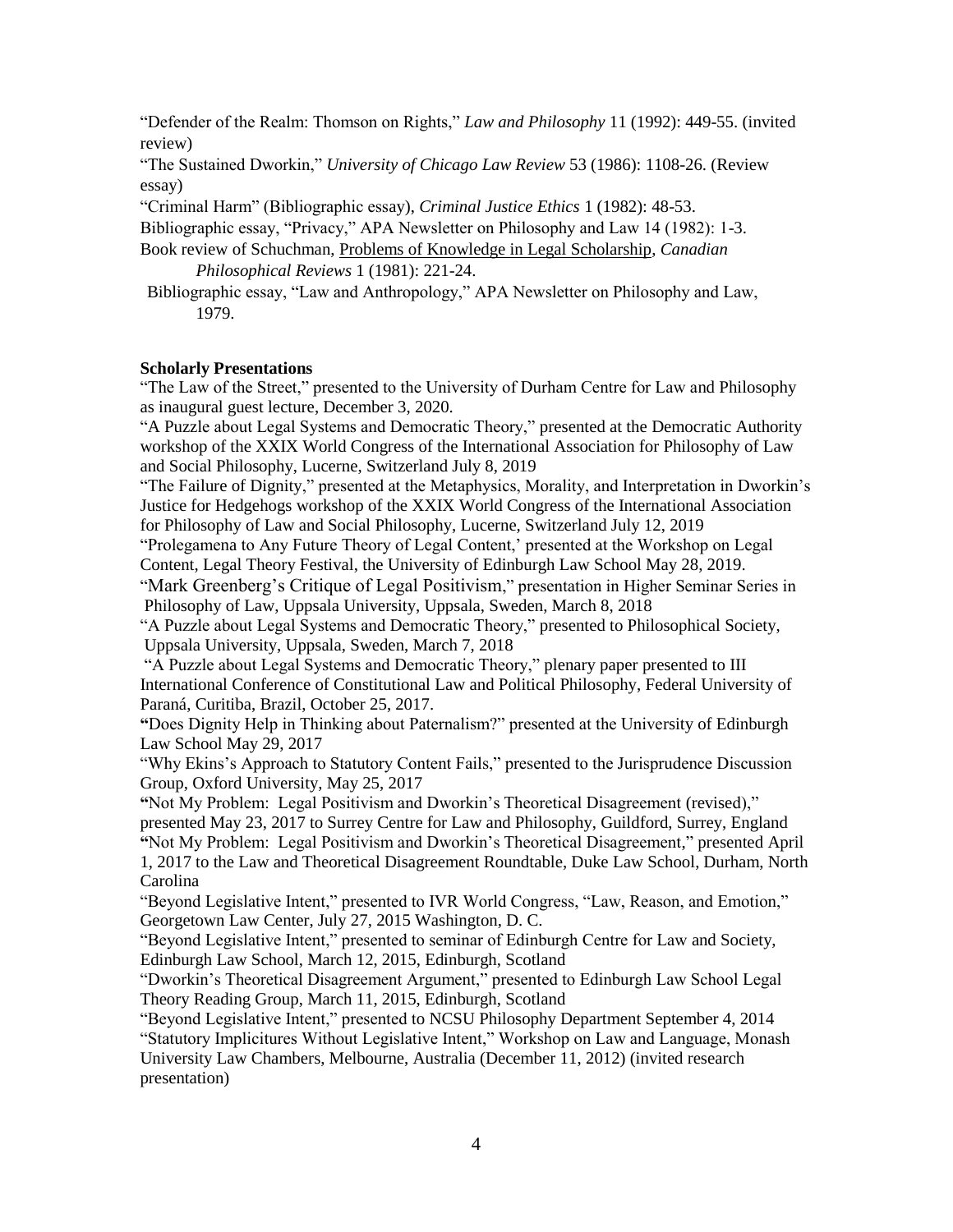"Soames, Legislative Intent, and the Meaning of a Statute," Inland Northwest Philosophy Conference, University of Idaho, Moscow, Idaho (March 23-24, 2012)

"Deflating the Argument from Theoretical Disagreement," presented to McMaster University philosophy department, Hamilton, Ontario (November 4, 2011) (invited research presentation) "Upholding the Social Thesis," presentation to Stefan Sciaraffa's graduate seminar in philosophy of law, McMaster University, Hamilton, Ontario (November 3, 2011) (invited research presentation)

"How to Hold the Social Fact Thesis – a Reply to Greenberg and Toh," McMaster Philosophy of Law Conference, "The Nature of Law: Contemporary Perspectives," Hamilton, Ontario (May 13, 2011)

"How to Hold the Social Fact Thesis – a Reply to Greenberg and Toh," North Carolina Philosophical Society, Queen's University, Charlotte, N.C. (February 27, 2010)

"Misfortune and Harm After Death," presentation to Department's Philosophy Club (October 27, 2005)

"How a Statute Applies," 10<sup>th</sup> Annual Analytic Legal Philosophy Conference, University of Texas-Austin School of Law, Austin, Texas (April 8-9, 2005) (invited research presentation) "The Retroactivity Problem," 8<sup>th</sup> Annual Inland Northwest Philosophy Conference, University of Idaho, Moscow, Idaho (April 2, 2005)

"The Meaning of a Statute: The Simplest Case," Twentieth World Congress of the IVR, [Internationale Vereinigung für Rechtsphilosophie, International Association for Philosophy of Law and Social Philosophy] Amsterdam (June 21, 2001)

"Statutory Meaning at its Simplest and Material Conventionalism," North Carolina Philosophical Society, University of North Carolina at Greensboro, Greensboro, N. C. (February 23, 2001)

"Legal Precedent, Rules, and the Guidance of Conduct," *can't remember where I read it.* (April 10, 1996)

"Historical Rectification and the Lifespan of Historical Rights: A Comment on Professor Simmon's Paper," Eighteenth Annual Greensboro Symposium in Philosophy, University of North Carolina at Greensboro, Greensboro, N. C. (April 9, 1994)

"Legal Obligations, or What Hart Should Have Said," Research Triangle Ethics Circle [formerly Discussion Group] (October 31, 1989)

"Are There Any Welfare Rights?" Fourteenth World Congress of the IVR, Edinburgh, Scotland, (August 21, 1989)

"Law and Integrity: Dworkin's Theory," Seminar on Dworkin's *Law's Empire*, Program in the Humanities and Human Values, UNC-Chapel Hill (September 23, 1988)

"The Normativity of Law Revisited," Research Triangle Ethics Discussion Group (March 22, 1988)

"The Harm of a Killing," American Philosophical Association Eastern Division Meeting, Boston (December 29, 1986)

"Degree of Coherence," Research Triangle Ethics Discussion Group (October 7, 1986)

"Reply to Weinreb," Conference on Responsibility, Duke University, Durham, N. C. (April 18, 1985)

"What is the Legitimacy Crisis of Liberal Theory? Reply to Fishkin," American Society for Political and Legal Philosophy segment of American Philosophical Association Eastern Division meeting, Boston (December 28, 1983)

"Justifying Legal Restrictions on the Retarded," Symposium on the Rights of the Retarded, East Carolina School of Medicine, Greenville, N.C. (October 1981)

"Harming the Dead," Amintaphil [American Section of the International Association for Philosophy of Law and Social Philosophy] Conference on Harm, Westminster Institute, London, Ontario (April 1981)

"Aggravating Circumstances and the Death Penalty," Interdisciplinary Conference on Capital Punishment, Georgia State University, Atlanta, Georgia (April 1980)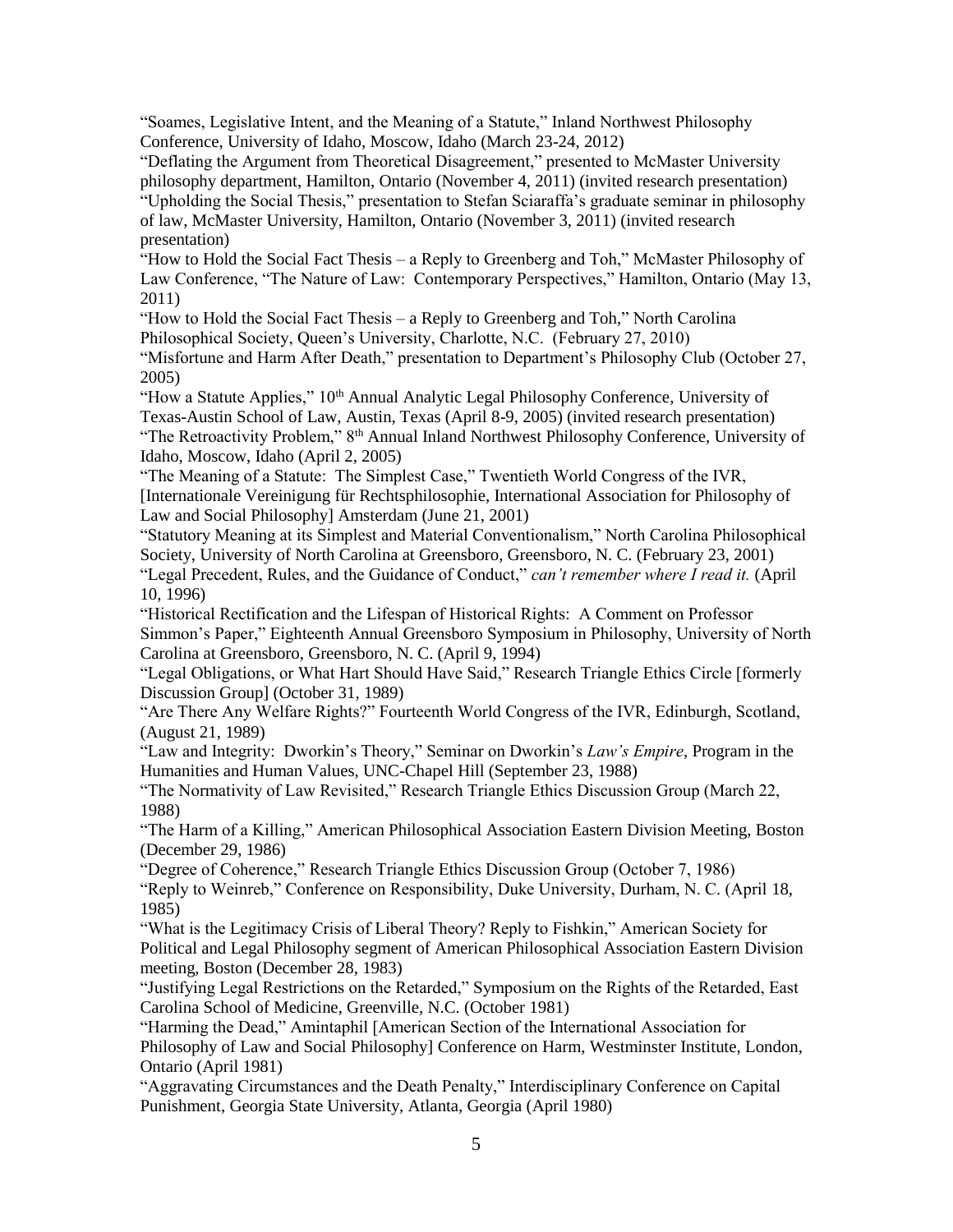"Obligations to Past Generations," Conference on Human Rights, University of Dayton, Dayton, Ohio (March 1980)

"Discretion and Models of Adjudication for the Anglo-American Legal Systems," Ninth Plenary World Congress of the IVR, Basel, Switzerland (August 1979)

"D-Theories, Discretion and the Justification of Adjudication," American Philosophical Association 77th Annual Western Division meeting [now known as Central Division meeting], Denver (April 19-21, 1979)

"Getting Clear on No Right Answer," American Philosophical Association Pacific Division meeting, San Diego (March 23-25, 1979)

"Backing Bakke," Mountain-Plains Philosophy Conference, University of Colorado-Boulder (October 13, 1978)

"Comment: Parti-Resultantness and Requirement," American Philosophical Association Pacific Division meeting, San Francisco (March 24, 1978)

#### **Appointments to Editorial Boards**

Contributing Editor, Jotwell, Jurisprudence section, Summer 2013-present Member, editorial board of Ethics: An International Journal of Social, Political and Legal Philosophy, 1993-99

Professional Service

Contributing Editor, Jotwell, Jurisprudence section, Summer 2013-present Referee, Legal Theory, Fall 2013 National Endowment for the Humanities Philosophy Panel referee in philosophy, Summer 2012 External reviewer for promotion to Associate Professor, Osgoode Hall Law School, York University, Summer 2012 Member, editorial board of Ethics, 1993-99 Reviewer for Wadsworth Publishing Company, 1998 Referee, Law and Philosophy, 1997–98 Reviewer for Broadview Press, Fall 1997 Member, Nominations Committee, Amintaphil [American Section of the International Association for Philosophy of Law and Social Philosophy], 1994 Referee, Ethics, 1980-81, 1986-87, 1988, 1990-93 Referee, Noûs, 1990-91 Reviewer for Holt, Rinehart and Winston, 1990-91 Referee, National Endowment for the Humanities, 1988 Reviewer for SUNY Press, 1986-87 Reviewer for Cambridge University Press, 1986-87 Member, APA Committee on Law and Philosophy, 1984-87 Member, Membership Committee, Amintaphil, 1982-83 Referee, Criminal Justice Ethics Referee, Southwestern Journal of Philosophy Referee, Philosophical Studies, 1980-81 Referee, Mountain-Plains Association meetings, 1979 and 1980 Member, Executive Committee of Mountain-Plains Association, 1978-79, 1979-80 Session chair, Southwestern Philosophical Society meeting, Austin, Texas, 1979 Referee, Southwestern Philosophical Society meeting, Austin, Texas, Fall 1979

H. L. A. Hart Visiting Fellowship to Oxford Center for Ethics and Philosophy of Law, University College, Oxford (for Spring 2014)

Fernand Braudel Senior Fellowship to Department of Law, EUI, Florence (for Spring 2014)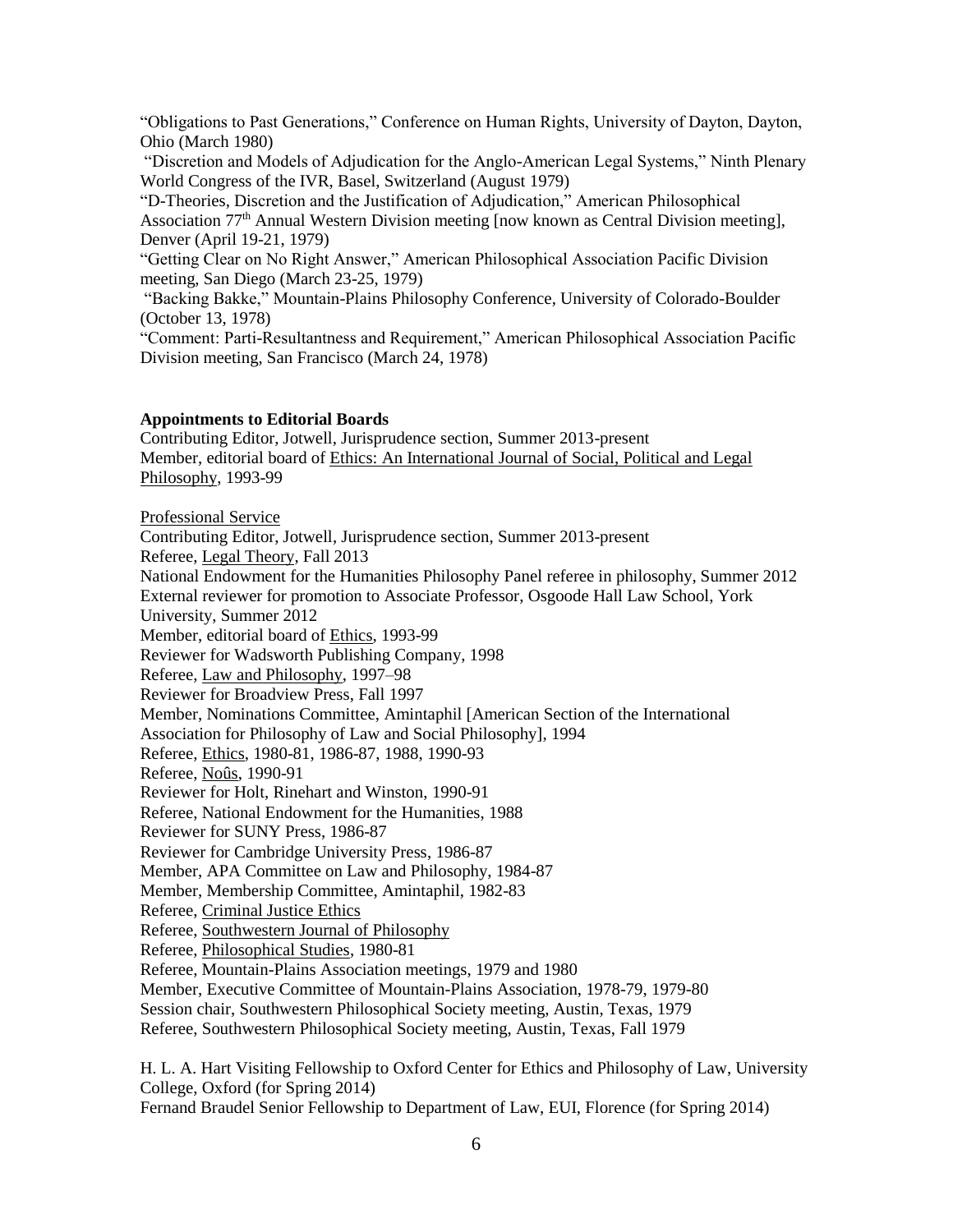NEH Summer Stipend for Summer 2014

National Humanities Center Fellowship for 1994-95

Stanford Humanities Center External Faculty Fellowship for 1994-95

ACLS Travel Grant for 1989 travel to IVR World Congress in Edinburgh

(With law Professor Drew Kershen) Project Quill, Association of American Colleges, teaching grant to prepare and team teach a two-week seminar, "The Role of the Judiciary: Legal Reasoning and Legal Rights" to members of the Oklahoma bar, law students, and graduate students in liberal arts for 1979

# Participation in Conferences and Workshops

In addition to those at which I have given presentations (see above), I have participated in the following conferences and workshops on topics related to my academic specialty:

Attended one day of (online) Legal Philosophy Workshop, June 16, 2020.

Attended (online) seminar/talk by Haris Psarras April 29, 2020. Surrey Centre for Law and Philosophy

Edinburgh Legal Theory Festival, University of Edinburgh, Scotland, May 30-June 1, 2017 Fourth Annual Legal Philosophy Workshop, University College London, May 26-27, 2017 Analytic Legal Philosophy Conference 2001-06, 2008-09, 2011-15, 2017-2019, 2022; various venues in U.S., Canada and England (invited participant)

Rutgers Institute for Law and Philosophy conference, "The Idea of Law as a Practice," Camden, New Jersey (June 2008)

Nineteenth World Congress of the IVR on Philosophy of Law and Social Philosophy, Pace University, NYC (June 1999)

Informal workshop on Gibbard's *Wise Choices, Apt Feelings*, National Humanities Center, Research Triangle Park, conducted by Simon Blackburn (1991-92)

# Outreach and Other Scholarly Activities

(Online) presentation to two second grade social studies classes Carrboro Elementary School October 23, 2020 on the difference and relationship between law and rules.

Participation in two podcasts: talk on applying Kant's second formulation to the exploitation of nannies: March 2020.<https://www.facebook.com/thethirdparent/videos/2273422616300521/> Recorded March 19, 2020:

<https://ia801200.us.archive.org/21/items/NannyCastR002/Coronavirus%20Special%20002.mp3> Interview and participation in audio podcast, "Wishes of the Dead," summer 2017, posted January 2017 https://soundcloud.com/hiphination/episode-1-wishes-of-the-dead

"Philosophical Ethics, Aristotle, and Maimonides," lecture at Jewish Community Center, Raleigh (October 13, 2004

"Using Real Stories of Victimization in Training Victim Service Advocates and Professionals: The Ethical Issues," talk to Triangle Trainers (July 22, 2003)

"Socrates and Plato," lesson taught to four Durant Road Middle School (Raleigh, N.C.) sixth grade social studies classes (December 9, 1998)

Expert witness in habeas corpus death penalty case, Ex Parte Ronald Curtis Chambers vs. The State of Texas (1996-97)

Expert witness in death penalty case appeal, The State of Texas v. Bruce Charles Jacobs (1996) Expert witness in death penalty case appeal, State of North Carolina v. Timothy Lanier Allen (1994)

Consultant in death penalty case appeal, State of North Carolina v. Michael Van McDougall (1987)

"The Philosophical Perspective on Punishment," lecture to inmates as part of program, "Women and Prisons: Their History and Future," sponsored by Oklahoma Humanities Committee and the